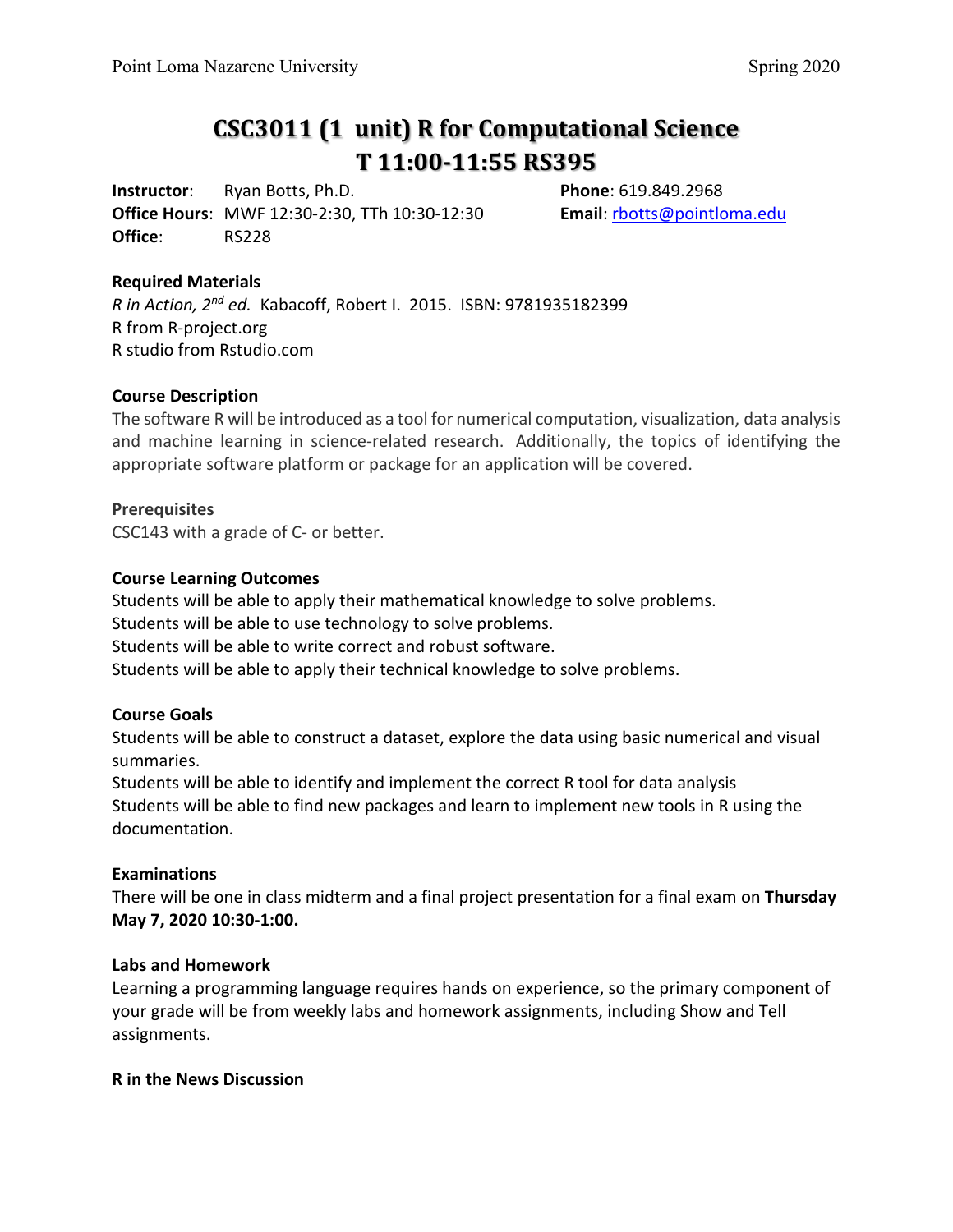One of the best ways to learn what can be done in R is to follow R in the media, you may want to subscribe to some community groups in LinkedIn or follow relevant R # in social media. I would suggest finding some that are relevant to your discipline. Each of the weeks you have an R lab you will make a brief blog post with a short summary of an interesting tool or project you have seen using R. The post should only be about a paragraph long.

## **Project**

Students will be responsible for working in teams to solve a real-world problem and submitting a written description along with their solution.

## **Grading Policies**

## **Grades will be weighted in the following manner:**

Final Project(30%), Labs and Homework (40%), R Discussion Post (10%), Midterm (20%)

| <b>Grading Scale in percentages</b> | А |                                                                                                                                                            |                                        |  |
|-------------------------------------|---|------------------------------------------------------------------------------------------------------------------------------------------------------------|----------------------------------------|--|
|                                     |   |                                                                                                                                                            | $(87.5, 90)$ $(77.5, 80)$ $(67.5, 70)$ |  |
|                                     |   | $\left\vert \left[ 92.5,100\right] \right\vert \left[ 82.5,87.5\right) \left\vert \left[ 72.5,77.5\right) \right\vert \left[ 62.5,67.5\right) \right\vert$ |                                        |  |
|                                     |   | $[90, 92.5)$ $[80, 82.5)$ $[70, 72.5)$ $[60, 62.5)$                                                                                                        |                                        |  |

Approximate minimal percentages required to obtain a given grade are:

- **Late work**. A written assignment or computer assignment is late if it is not received at the beginning of class on the due date. Late work will not be accepted. Make-up tests will be given only by arrangement with the instructor for reasons of documented emergency.
- **Format for Projects**. Assignments collected must be prepared in a style suitable for grading. The projects will be graded on clarity and writing quality.
	- $\circ$  the organization must be easy to follow
	- o the work must be typed
	- $\circ$  complete solutions must be written for problems (not just answers); solutions must be clearly marked
	- o use complete sentences to answer questions

## **Attendance Policy**

Attendance is expected at each class session. In the event of an absence you are responsible for the material covered in class and the assignments given that day. Here is the university's stated policy on attendance:

Regular and punctual attendance at all classes is considered essential to optimum academic achievement. If the student is absent from more than 10 percent of class meetings, the faculty member can file a written report which may result in de-enrollment. If the absences exceed 20 percent, the student may be de-enrolled without notice until the university drop date or, after that date, receive the appropriate grade for their work and participation. See [https://catalog.pointloma.edu/content.php?catoid=35&navoid=2136#Class\\_Attendance](https://catalog.pointloma.edu/content.php?catoid=35&navoid=2136#Class_Attendance)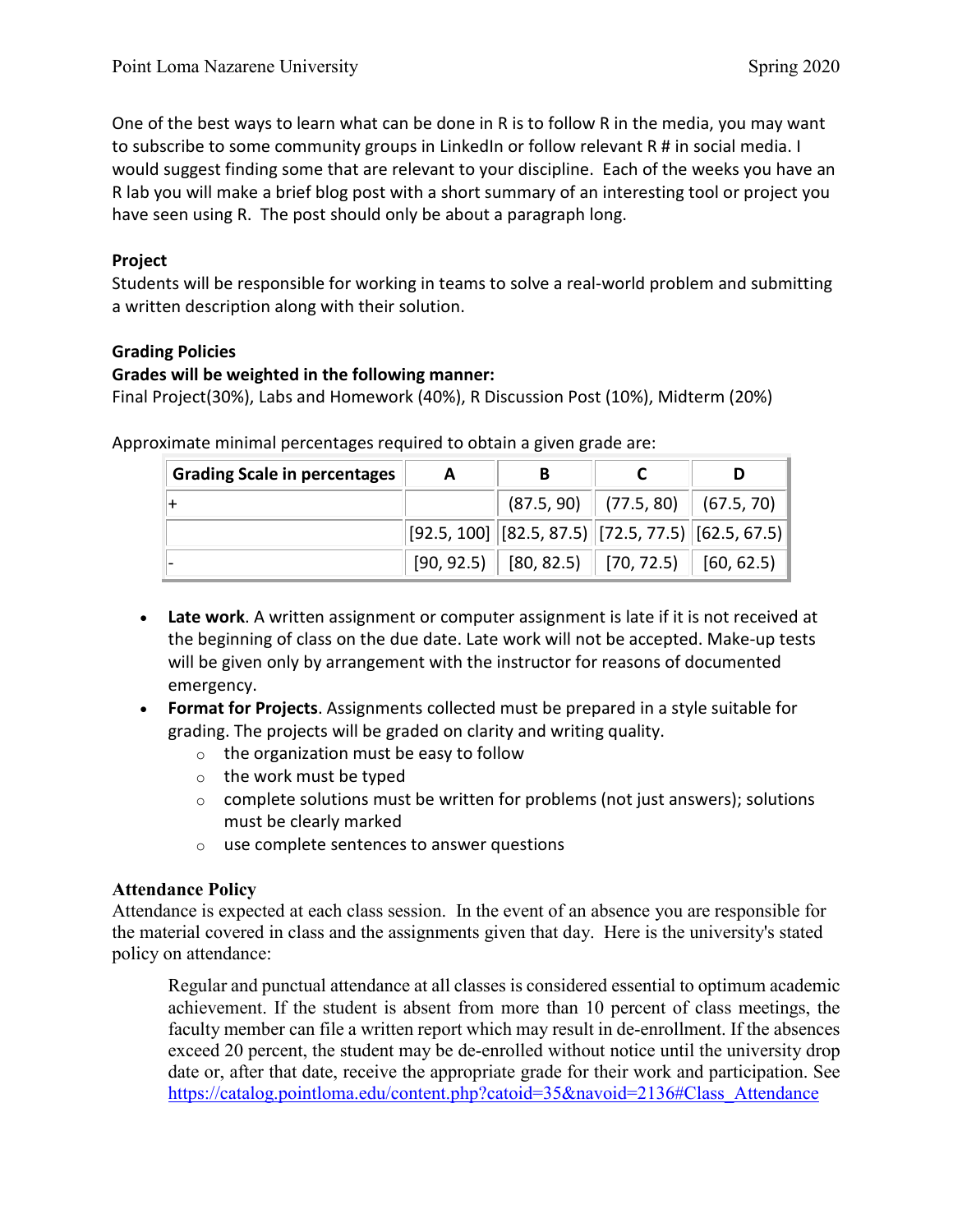## in the Undergraduate Academic Catalog.

If you miss 10% of the class, you will receive a warning. If you miss 20% of the class, you will be automatically de-enrolled.

## **Class Enrollment:**

It is the student's responsibility to maintain his/her class schedule. Should the need arise to drop this course (personal emergencies, poor performance, etc.), the student has the responsibility to follow through (provided the drop date meets the stated calendar deadline established by the university), not the instructor. Simply ceasing to attend this course or failing to follow through to arrange for a change of registration (drop/add) may easily result in a grade of F on the official transcript.

#### **Academic Accommodations:**

While all students are expected to meet the minimum standards for completion of this course as established by the instructor, students with disabilities may require academic adjustments, modifications or auxiliary aids/services. At Point Loma Nazarene University (PLNU), these students are requested to register with the Disability Resource Center (DRC), located in the Bond Academic Center. [\(DRC@pointloma.edu](mailto:DRC@pointloma.edu) or 619-849-2486). The DRC's policies and procedures for assisting such students in the development of an appropriate academic adjustment plan (AP) allows PLNU to comply with Section 504 of the Rehabilitation Act and the Americans with Disabilities Act. Section 504 (a) prohibits discrimination against students with special needs and guarantees all qualified students equal access to and benefits of PLNU programs and activities. After the student files the required documentation, the DRC, in conjunction with the student, will develop an AP to meet that student's specific learning needs. The DRC will thereafter email the student's AP to all faculty who teach courses in which the student is enrolled each semester. The AP must be implemented in all such courses.

If students do not wish to avail themselves of some or all of the elements of their AP in a particular course, it is the responsibility of those students to notify their professor in that course. PLNU highly recommends that DRC students speak with their professors during the first two weeks of each semester about the applicability of their AP in that particular course and/or if they do not desire to take advantage of some or all of the elements of their AP in that course.

#### **Academic Honesty:**

Students should demonstrate academic honesty by doing original work and by giving appropriate credit to the ideas of others. Academic dishonesty is the act of presenting information, ideas, and/or concepts as one's own when in reality they are the results of another person's creativity and effort. A faculty member who believes a situation involving academic dishonesty has been detected may assign a failing grade for that assignment or examination, or, depending on the seriousness of the offense, for the course. Faculty should follow and students may appeal using the procedure in the university See Catalog. [https://catalog.pointloma.edu/content.php?catoid=35&navoid=2136#Academic\\_Honesty](https://catalog.pointloma.edu/content.php?catoid=35&navoid=2136#Academic_Honesty) for definitions of kinds of academic dishonesty and for further policy information.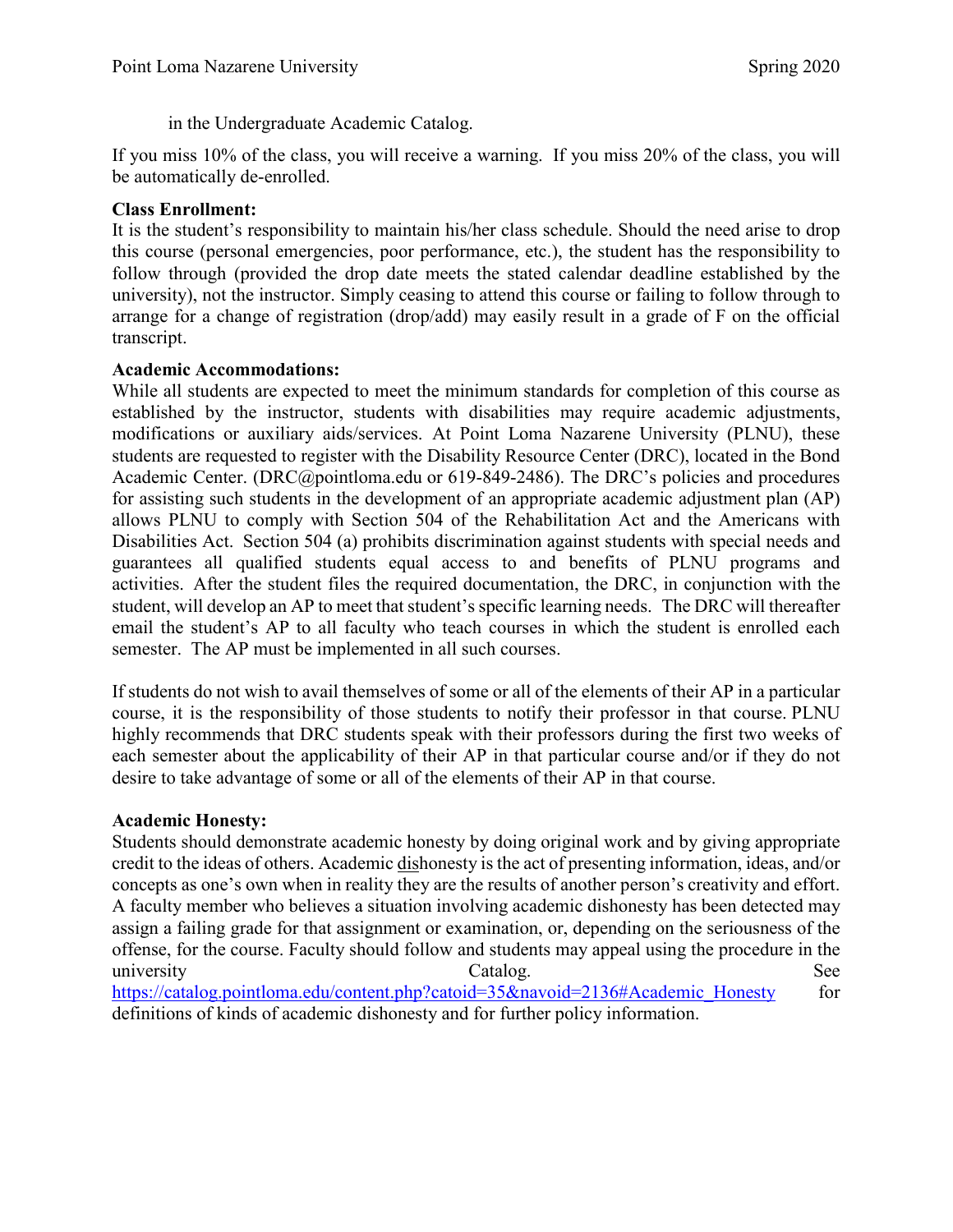## **Copyright Protected Materials**

Point Loma Nazarene University, as a non-profit educational institution, is entitled by law to use materials protected by the US Copyright Act for classroom education. Any use of those materials outside the class may violate the law.

## **Credit Hour**

In the interest of providing sufficient time to accomplish the stated course learning outcomes, this class meets the PLNU credit hour policy for a 1 unit class delivered over 15 weeks. Specific details about how the class meets the credit hour requirements can be provided upon request.

## **Point Loma Nazarene University Mission**

Point Loma Nazarene University exists to provide higher education in a vital Christian community where minds are engaged and challenged, character is modeled and formed, and service is an expression of faith. Being of Wesleyan heritage, we strive to be a learning community where grace is foundational, truth is pursued, and holiness is a way of life.

#### **Department Mission**

The Mathematical, Information, and Computer Sciences department at Point Loma Nazarene University is committed to maintaining a curriculum that provides its students with the tools to be productive, the passion to continue learning, and Christian perspectives to provide a basis for making sound value judgments.

**Final Exam: Thursday May 7, 2020 10:30-1:00.** The final exam date and time is set by the university at the beginning of the semester and may not be changed by the instructor. This schedule can be found on the university website and in the course calendar. No requests for early examinations will be approved. Only in the case that a student is required to take three exams during the same day of finals week, is an instructor authorized to consider changing the exam date and time for that particular student.